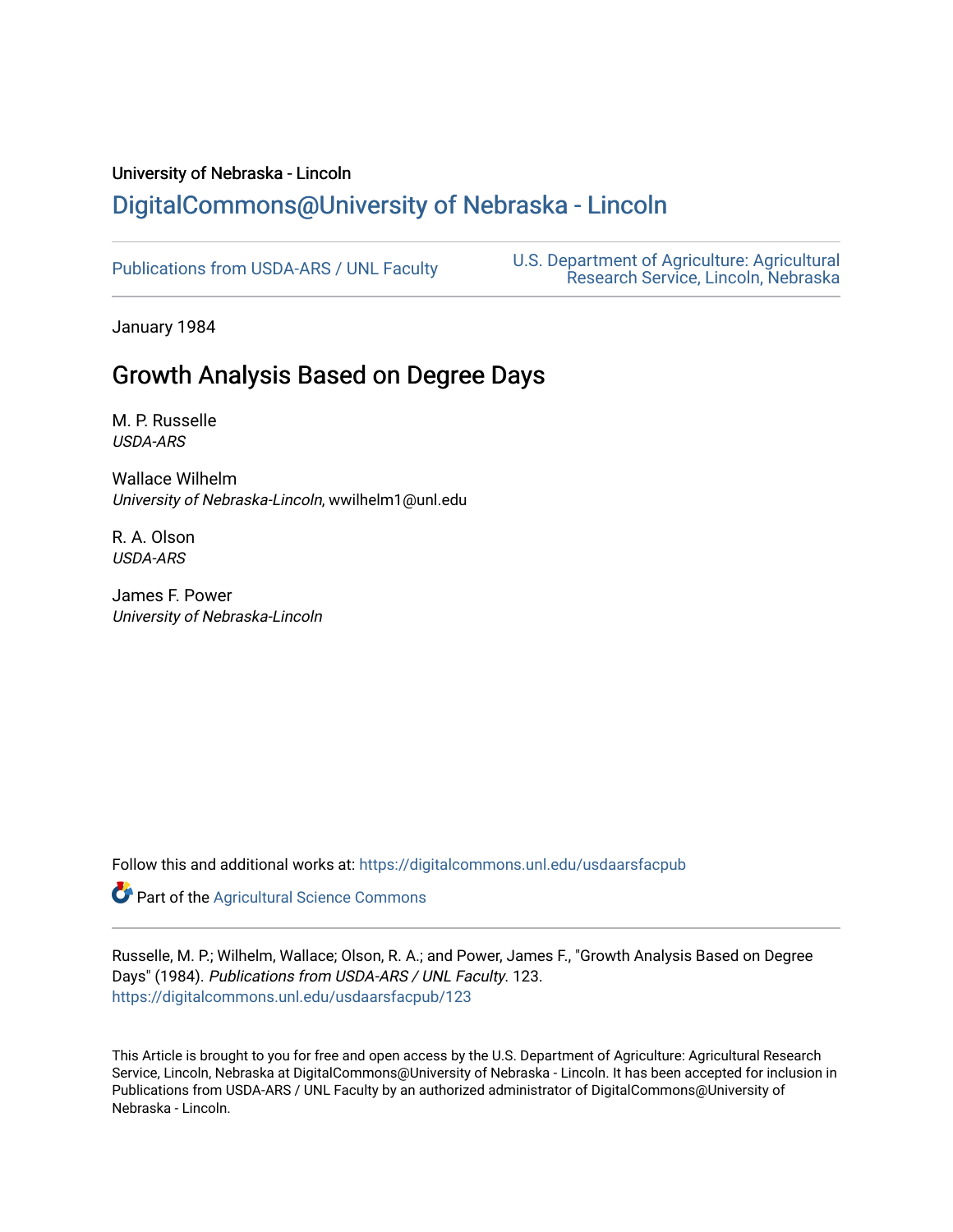## **Growth Analysis Based on Degree Days1**

**M. P. Russelle, W. W. Wilhelm, R. A. Olson, and J. F. Power4** 

### **ABSTRACT**

**Comparisons of growth analysis functions within and among experiments are often confounded by sources of variation other than those imposed by treatment. we suggest use of a temperature index, such as modified growing degree days, as the divisor in growth functions to facilitate treatment comparisons within certain experiments and to reduce the effects of differing temperature regimes among experiments on these comparisons. Three experiments were identified to provide data to analyze the contribution of the control of the comparature regimes among experiments on these comparisons.**<br>Three experiments were identified to provide data to analyze<br>this new approach. Mean absolute growth rate (GR) and mean<br>r **with maize** *(Zea mays* L.) **conducted in eastern Nebraska. Previously published values of KCR and mean net assimilation rate**  this new approach. Mean absolute growth rate (GK) and mean<br>relative growth rate (RGR) were compared in two experiments<br>with maize (Zea mays L.) conducted in eastern Nebraska. Pre-<br>viously published values of RGR and mean n **environments in a soil temperature and P fertility study were also evaluated. Use of modified growing degree days, rather than days, as the divisor in these growth functions led to the recognition of physiological differences due to or associated with treatment, which were previously masked by normal crop re- sponse to temperature, and clarified other treatment differences by reducing the effect of temperature.** 

*Additional index* word^ **Barley, Growth functions, Growth rate, Heat units,** *Hordeum vulgare* L., **Maize, Net assimilation rate, Relative growth rate,** *Zea mays* L.

**R** ATES of most biological processes are affected markedly by temperature. Growth and development of whole organisms show a temperature response which results from the integrated effect of temperature on the many individual physiological processes involved.

Neild and Seeley (22) quoted the report by Reamur in 1735 that plant development was not as closely related to time as to accumulated temperature. Numerous studies have demonstrated the usefulness of temperature indices, like growing degree days or heat units, for predicting crop growth and development, classifying crop species, hybrids and varieties, or evaluating climates For specific crop-management combinations (2, 7, 9, 11, 22, 25, 28). Most proposed temperature indices show significantly greater correlation with plant growth and development than does accumulated time, although differences in the relationship among temperature indices are slight  $(6, 7, 7)$ 9, 12, 20, 27).

Plant growth and development are certainly affected by factors other than temperature, such as flux and duration of photosynthetically active radiation, availability of nutrients and water, and loss of photosynthetic tissue. Day length plays a well-known, integral part in induction and initiation of flowering in many species (4). However, even with maize (Zea mays L.) grown under field conditions, for example, temsynthetic tissue. Bay length plays a weil-kilowit, in-<br>gral part in induction and initiation of flowering in<br>any species (4). However, even with maize (Zea mays<br>on a temperature index in two articles (<br>ontribution from US

perature indices alone can often explain over 95% of the variability in development (20, 22).

Despite general acceptance of this close relationship, the use of temperature indices has not been generally extended to growth analysis. Growth analysis has been a valuable tool in the quantitative analysis of plant and crop growth since the suggestion by Blackman in 1919 (5) that growth generally follows the compound interest law. He used absolute growth rate ( $\overline{GR}$ ), relative growth rate ( $\overline{RGR}$ ), leaf area ratio  $(\overline{LAR})$ , net assimilation rate  $(\overline{NAR})$ , and other similar functions to describe plant growth. Growth analysis can be approached on an individual plant or areal basis.

The growth functions,  $\overline{GR}$ ,  $\overline{RGR}$ , and  $\overline{NAR}$ , increase with temperature and light flux within a range specific for a given crop  $(29, 30, 31)$ . Growth functions calculated in the traditional manner will necessarily include the effect of controlled and uncontrolled environmental variables.

The purpose of calculating growth functions is generally to describe or explain how one or more plant species respond to a given environmental situation. In many experiments, environmental conditions will vary considerably among years and will vary within any one year for different treatments, such as planting date or location. These environmental variables confound comparisons of growth functions for crops having the same treatment regime over two or more years or for crops having different treatments in the same season. Calculations based on time may be appropriate for an experiment as long as it is recognized that environmental conditions are confounded with species and treatment. However, in experiments designed to make comparisons of physiological response, growth functions ideally should be independent of environmental variables. should be independent of environmental variables.<br>Comparisons of growth functions within and among different experiments would be less ambiguous if sources of variation other than imposed treatments could be eliminated.

We suggest that growth analysis functions be calculated using a temperature index as the divisor, rather than using time. In a survey of growth analysis literature  $(1, 8, 10, 13, 15, 18, 24, 26, 32, 33)$ , we found only three references in which a temperature index was used to calculategrowth rate. Hawkins and Cooper (15) calculated  $\overline{GR}$  as g plant<sup>-1</sup> Cd<sup>-1</sup>, where Cd was the product of days and average daily air temperature above a base of  $9^{\circ}$ C. Grain  $\overline{\mathrm{GR}}$  was based on a temperature index in two articles  $(1, 8)$ . Our

$$
\overline{SR}_M = (W_2 - W_1)/(M_2 - M_1)
$$

$$
\overline{\text{RGR}}_{\text{M}} = (\log_{\text{e}} W_2 - \log_{\text{e}} W_1) / (M_2 - M_1),
$$

Agronomy, Univ. of Nebr.-Lincoln, Lincoln, Nebr.; and research where W<sub>1</sub> and W<sub>2</sub> are dry weights of plant samples in the M<sub>2</sub> are dry weights of plant samples in the M<sub>2</sub> are two successive sampling times, and M<sub>1</sub> and

braska Agric. Exp. Stn., Lincoln, Nebr. Published as Paper no.<br>6991, Journal Series. Received 2 Sept. 1982.<br>"Soil scientist, USDA-ARS, St. Paul, Minn. (formerly assistant<br>instructor, Dep. of Agronomy, Univ. of Nebr.-Linco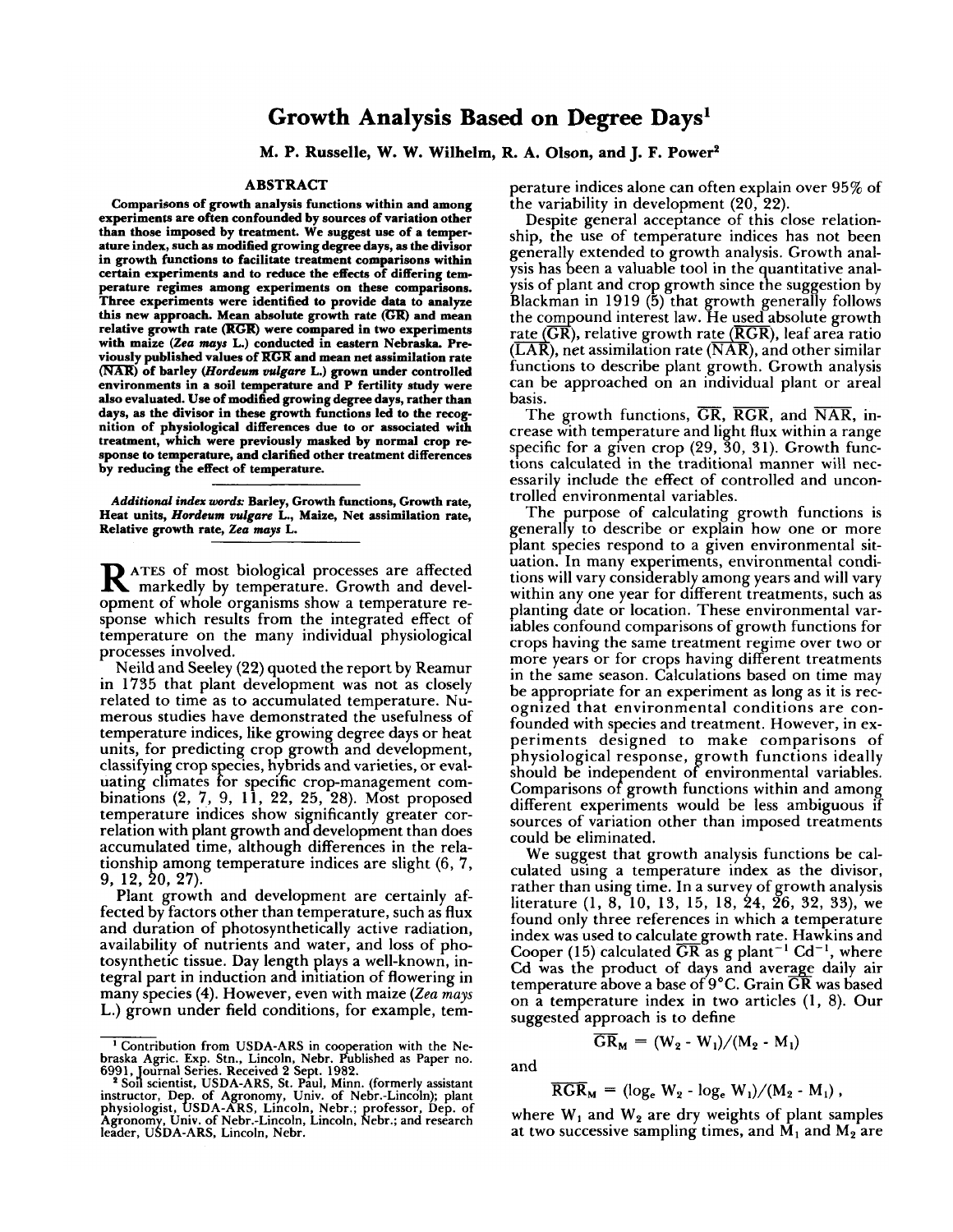a temperature index, such as modified growing degree days, from some common date such as planting or emergence to the respective dates of sampling. Growth analysis formulae calculated in this manner should be designated by the subscript "M" for modified growing degree days to differentiate them from  $time$ -based formulae. The  $\overline{NAR}_{M}$  should be calculated only after establishing the relationships between leaf area (A) and dry weight (W), since the appropriate form of the equation depends upon this relationship (24). However, the chosen temperature index would be used as the divisor. The objective of this paper is to demonstrate the use of temperature index as opposed to time as the divisor in growth analysis functions, using data from three previously completed experiments.

### **MATERIALS AND METHODS**

To show the effect of using a temperature index rather than time in the calculation of growth functions, we applied standard analyses of variance to data from two field experiments conducted in eastern Nebraska by the authors, both involving maize. Experiment I was conducted near Lincoln, Nebr., on a Butler silty clay loam (fine, montmorillonitic, mesic Abruptic Argiaquolls) on rain-fed maize (cv. Neb 620) planted in each of 2 years on plots subjected to three different combinations of tillage and manure application. All plots received a uniform application of 70 kg N ha<sup>-1</sup> as NH<sub>4</sub>NO<sub>3</sub> and were replicated four times. Plant samples (four from each replication) were procured from each treatment for dry matter determination at 5-leaf, 11 to 12-leaf, blister, hard-dough, and physiological maturity stages in 1977, and 4-leaf, 12- to 13-leaf, blister, hard-dough, and physiological maturity stages in 1979. Experiment I1 was conducted near Mead, Nebr., on a Sharpsburg silty clay loam (fine, montmorillonitic, mesic Typic Argiudolls) and included early and late planting (late April and late May 1980, respectively) of irrigated maize (cv. Neb 714) with a factorial combination of two N rates at four application times. Three plants from each of four replications were sampled at 8-leaf, 12-leaf, silking, soft-dough, and physiological maturity [stages 2,3,5,7, and 10, respectively  $(14)$ 

Aboveground dry weights were determined for individual plants after drying at 70 $^{\circ}$  C, and calculations of  $\overline{GR}$ , RGR,  $GR_M$ , and  $RGR_M$  were made for both experiments. Standard analyses of variance were computed for all functions. In Exp. I, treatments were sampled on the same date, so only the comparisons of growth functions between years are discussed here. In Exp. 11, all N treatments within a planting date were sampled at the same time, so conversion of GR and RGR to GR<sub>M</sub> and RGR<sub>M</sub>, respectively, did not of  $\overline{GR}$  and  $\overline{RGR}$  to  $\overline{GR}_M$  and  $\overline{RGR}_M$ , respectively, did not change these comparisons. Because differences between the analyses were statistically significant only between planting dates, only these means are examined here.

Also evaluated were data published by Power et al. (23) on barley (Hordeum vulgare L.) grown in controlled environment chambers on Parshall fine sandy loam (coarseloamy, mixed Pachic Haploborolls) topsoil at two P fertilization rates (8.8 and 44.0 mg P kg<sup>-1</sup>), constant air temperature (22"C), and constant soil temperatures of 9.0, 15.5, or 22.0°C (Exp. 111). Dry-matter and leaf-area determinations were made at the 3-leaf, 4-leaf, tillered, headed, soft-dough, and maturity stages [corresponding to stages 1 to 6, respectively (23)]. The  $\overline{\text{NAR}}$  and  $\overline{\text{RGR}}$ , calculated by

Table 1. Values of  $\overline{\text{GR}}$  and  $\overline{\text{RGR}}$ , calculated on the basis of days **(dl, and GRM and RGRM, calculated on the basis of modified growing degree days (M), for the indicated intervals between growth stages for tillage experiment with maize at Lincoln, Nebr. (Exp. I).** 

|                   |                                           |           | Day basis               |     |                                      |                                    | Growing degree day basis              |         |         |          |  |  |  |
|-------------------|-------------------------------------------|-----------|-------------------------|-----|--------------------------------------|------------------------------------|---------------------------------------|---------|---------|----------|--|--|--|
|                   | Growth stage interval†                    |           |                         |     |                                      |                                    |                                       |         |         |          |  |  |  |
| Year              | $0 - 1$                                   | $1 - 3$   | $3 - 6$                 |     | $6-8$ $8-10$                         | $0 - 1$                            | $1-3$                                 | $3 - 6$ | $6 - 8$ | $8 - 10$ |  |  |  |
|                   |                                           |           | $G$ <b>R</b>            |     |                                      |                                    |                                       | $GR_M$  |         |          |  |  |  |
|                   | - kg ha <sup>-1</sup> day <sup>-1</sup> - |           |                         |     |                                      |                                    | $kg$ ha <sup>-1</sup> M <sup>-1</sup> |         |         |          |  |  |  |
| 1977              | 19                                        | 143       | 72                      | 65  | $-19$                                | 1.7                                | 10.3                                  | 4.9     | 5.1     | $-1.7$   |  |  |  |
| 1979              | 19                                        | 196       | 221                     | 221 | 104                                  | 1.8                                | 14.8                                  | 17.1    | 16.6    | 8.4      |  |  |  |
| Signi-<br>ficance |                                           | $\bullet$ | ٠                       |     | 金                                    |                                    | $\mathbf{r}$                          |         |         | ٠        |  |  |  |
|                   |                                           |           | $\overline{\text{RGR}}$ |     |                                      | $\overline{\text{RGR}}_{\text{M}}$ |                                       |         |         |          |  |  |  |
|                   | g kg <sup>-1</sup> day <sup>-1</sup>      |           |                         |     | g kg <sup>-</sup> ' M <sup>-</sup> ' |                                    |                                       |         |         |          |  |  |  |
| 1977              | 7                                         | 82        | 18                      | 9   | -5                                   | 0.6                                | 6.0                                   | 1.2     | 0.7     | $-0.4$   |  |  |  |
| 1979              | 7                                         | 75        | 28                      | 17  | 8                                    | 0.6                                | 5.6                                   | 2.1     | 1.3     | 0.6      |  |  |  |
| Signi-<br>ficance |                                           |           |                         |     | ٠.                                   |                                    |                                       | ۰       |         | ٠        |  |  |  |
|                   |                                           |           |                         |     |                                      | Divisor‡                           |                                       |         |         |          |  |  |  |
|                   |                                           |           | days                    |     |                                      |                                    |                                       | M       |         |          |  |  |  |
| 1977              | 42                                        | 17        | 28                      | 18  | 20                                   | 480                                | 235                                   | 417     | 232     | 230      |  |  |  |
| 1979              | 44                                        | 27        | 22                      | 14  | 14                                   | 468                                | 358                                   | 285     | 186     | 174      |  |  |  |

**\*Differences between means for years within an interval significant at**   $P < 0.05$ .

t **Approximate growth stages (see text), following notation of Hanway (14).**  t **Divisors used to calculate functions for each interval.** 

the original authors on a time basis, were compared with  $\overline{\text{NAR}}_{M}$  and  $\overline{\text{RGR}}_{M}$ .

The temperature index chosen was modified growing degree days (12), which was calculated from date of planting or emergence to the date of sampling by summing the following value for each day

$$
M = \left[ (\mathrm{T}_{\text{max}} + \mathrm{T}_{\text{min}})/2 \right] - \mathrm{T}_{\text{B}} ,
$$

where M was the degree days for a given day,  $T_{\text{max}}$  was the maximum daily air temperature with an upper limit of 30°C,  $T_{min}$  was the minimum daily air temperature with a lower limit of 10°C, and  $T_B$  was equal to 10°C for Exp. I and II. Air temperatures were recorded for nearby U.S. Weather Bureau stations at the Lincoln Municipal Airport and the Mead Agronomy Laboratory for Exp. I and 11, respectively. This index was very closely related to maize development until silking ( $r^2 = 0.98$ ,  $P < 0.01$ ). In Exp. III, soil temperature was used instead of air temperature. Because air temperature was constant throughout the experiment, daily temperature was constant throughout the experiment, daily<br>M =  $T_s - T_B$ , where  $T_s$  was the soil temperature (9.0, 15.5, or 22.0°C), and  $T_B$  was 5°C (21). Inspection of the resulting values made it clear that a maximum limit to the average  $T_s$  was required. This limit was set at 10°C for reasons given in the next section.

#### **RESULTS AND DISCUSSION**

In Exp. I, yearly differences between  $\overline{GR}$  and  $\overline{GR}_M$ were similar (Table 1). The significantly lower growth rates during 1977 compared to 1979 resulted from extreme drought during the 1976 growing season (May to September precipitation 45% below normal), (way to september precipitation 45% below not mar),<br>little precipitation during the 1976 to 1977 winter<br>(October to April, 29% below normal), and only one<br>rainfall event greater than 25 mm in the 40 days prior<br>to tasselin (October to April, 29% below normal), and only one rainfall event greater than 25 mm in the 40 days prior to tasseling in 1977. Although water stress limited  $\overline{GR}$  and  $\overline{GR}_M$  during 1977, the comparison of  $\overline{RGR}$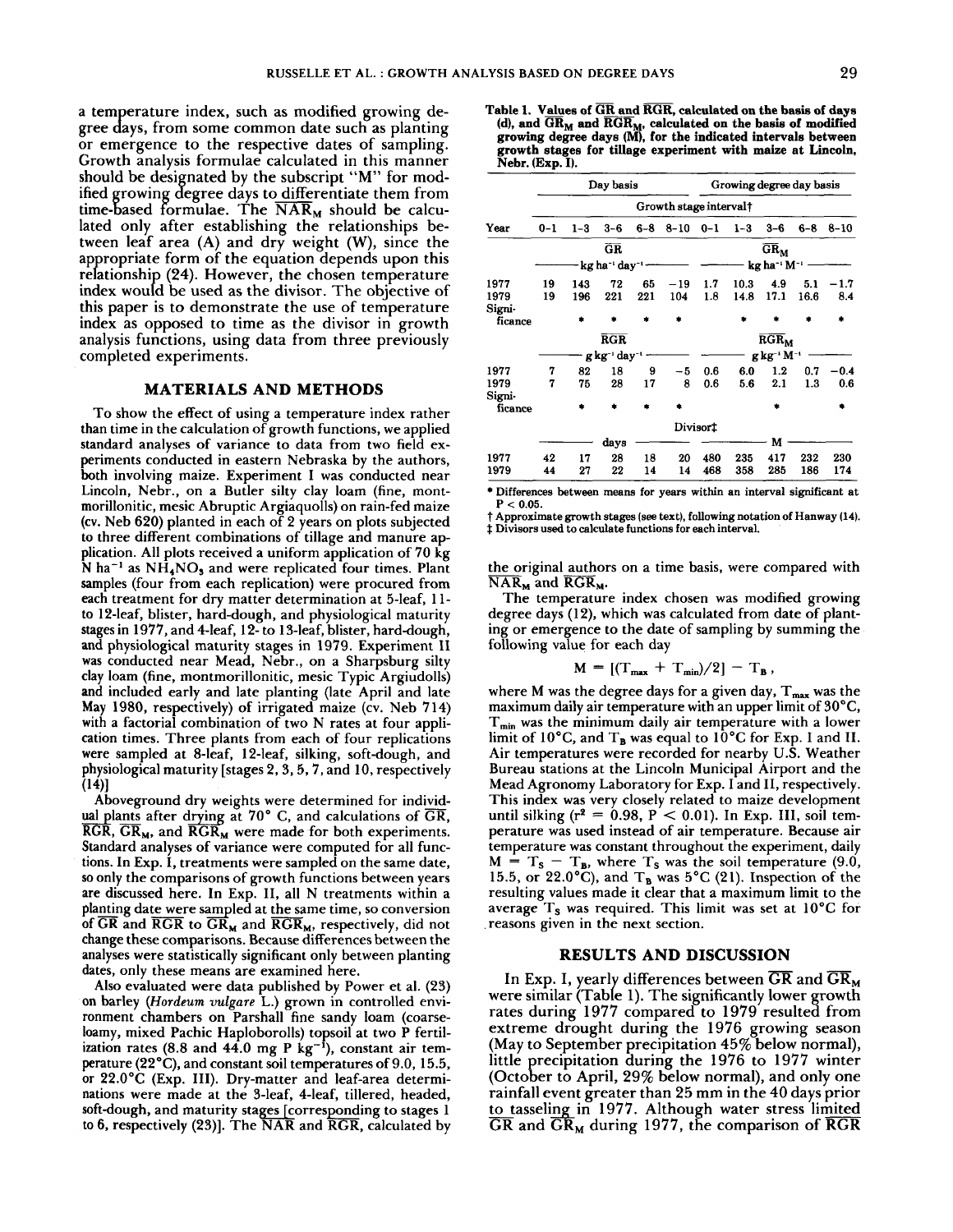|               |                                  |                                         | Day basis                  |         |                                    |         |         | Growing degree day basis                |         |          |  |  |  |  |
|---------------|----------------------------------|-----------------------------------------|----------------------------|---------|------------------------------------|---------|---------|-----------------------------------------|---------|----------|--|--|--|--|
|               | Growth stage interval $\ddagger$ |                                         |                            |         |                                    |         |         |                                         |         |          |  |  |  |  |
| Planting date | $0 - 2$                          | $2 - 3$                                 | $3 - 5$                    | $5 - 7$ | $7 - 10$                           | $0 - 2$ | $2 - 3$ | $3 - 5$                                 | $5 - 7$ | $7 - 10$ |  |  |  |  |
|               |                                  |                                         | $\overline{\text{GR}}$     |         |                                    |         |         | $\overline{\text{GR}}_{\text{M}}$       |         |          |  |  |  |  |
|               |                                  | g plant <sup>-1</sup> day <sup>-1</sup> |                            |         |                                    |         |         | $g$ plant <sup>-1</sup> M <sup>-1</sup> |         |          |  |  |  |  |
| Early         | 0.32                             | 2.88                                    | 4.42                       | 4.78    | 5.59                               | 0.036   | 0.232   | 0.301                                   | 0.338   | 0.400    |  |  |  |  |
| Late          | 0.48                             | 2.76                                    | 4.23                       | 3.97    | 2.57                               | 0.041   | 0.193   | 0.281                                   | 0.290   | 0.213    |  |  |  |  |
| Significance  |                                  |                                         |                            | ۰       | ۰                                  |         |         |                                         |         | ٠        |  |  |  |  |
|               |                                  |                                         | RGR                        |         | $\overline{\text{RGR}}_{\text{M}}$ |         |         |                                         |         |          |  |  |  |  |
|               |                                  | g kg <sup>-</sup> ' M <sup>-</sup>      |                            |         |                                    |         |         |                                         |         |          |  |  |  |  |
| Early         | 72                               | 100                                     | $g kg^{-1} day^{-1}$<br>49 | 25      | 14                                 | 7.6     | 9.1     | 3.5                                     | 1.8     | 1.3      |  |  |  |  |
| Late          | 92                               | 100                                     | 53                         | 24      | 10                                 | 8.3     | 7.4     | 3.5                                     | 1.7     | 0.8      |  |  |  |  |
| Significance  |                                  |                                         |                            |         |                                    |         |         |                                         |         |          |  |  |  |  |
|               |                                  | Divisor§                                |                            |         |                                    |         |         |                                         |         |          |  |  |  |  |
|               |                                  |                                         | day                        |         |                                    |         |         | M                                       |         |          |  |  |  |  |
| Early         | 36                               | 16                                      | 17                         | 25      | 20                                 | 322     | 199     | 250                                     | 353     | 279      |  |  |  |  |
| Late          | 28                               | 13                                      | 17                         | 25      | 28                                 | 325     | 186     | 256                                     | 343     | 335      |  |  |  |  |

Table 2. Values of  $\overline{GR}$  and  $\overline{RGR}$ , calculated on the basis of days, and  $\overline{GR}_M$  and  $\overline{RGR}_M$ , calculated on the basis of modified growing degree days (M), for the indicated intervals between growth stages for planting date experiment with maize at Mead, Nebr., 1980 (Exp. II).

\*,I' Differences between **means** for years within an interval significant at P < 0.05 and P < 0.10, respectively.

\$ Approximate growth stages (see text), following notation of Hanway (14). **<sup>4</sup>**Divisors used to calculate functions for each interval.



Fig. **1.** Meteorological data and gowth stage observations from **9** June to **6** July **1980** for Exp. **11.** The symbols, E4, L4, E3, and L3, indicate the dates when early- and late-planted maize reached growth stages 2 and 3 (8- and 12-leaf, respectively).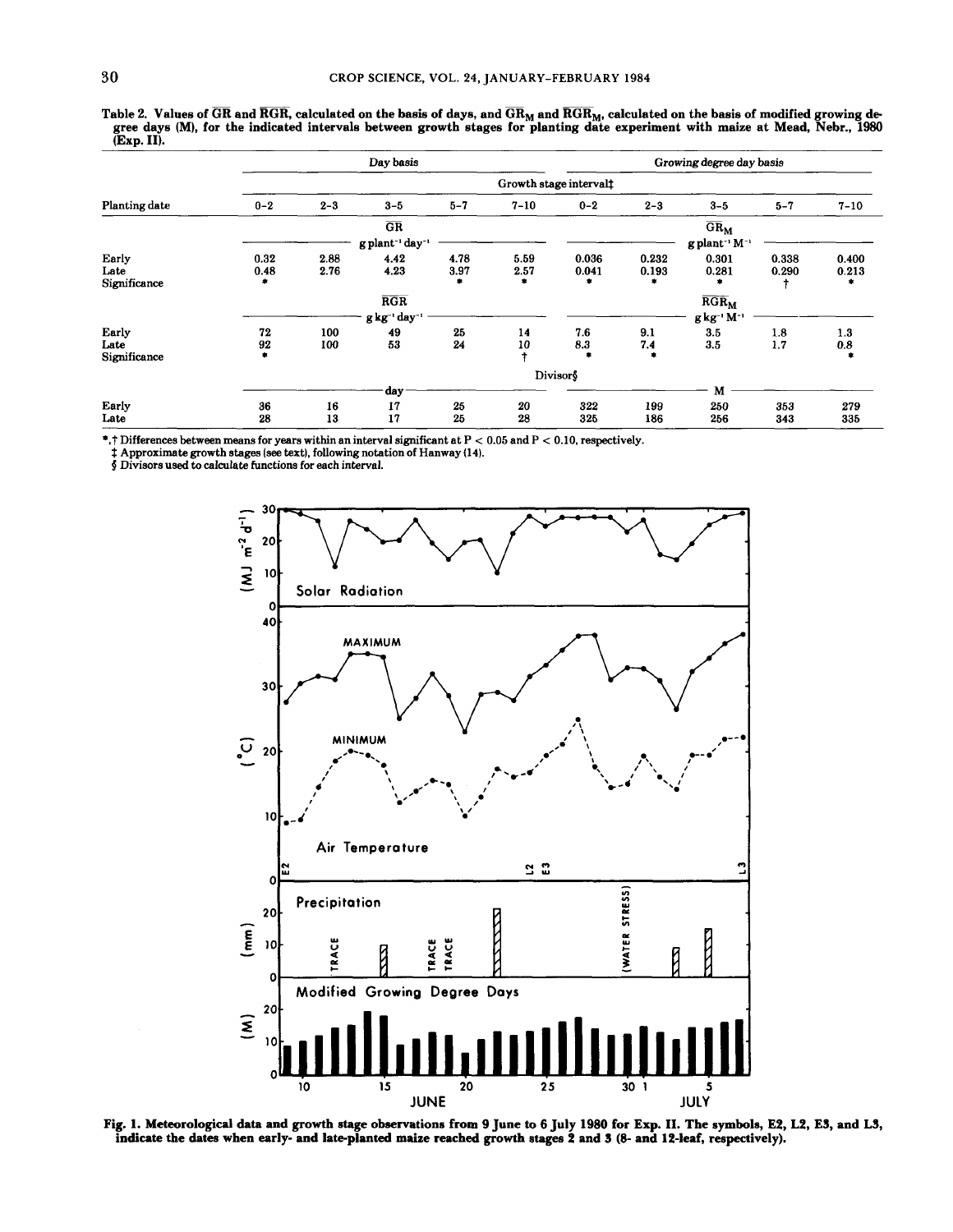|                                             | Growth stage interval† |                                                                                                       |                                    |          |          |              |                                 |                            |                                                     |          |          |          |  |  |
|---------------------------------------------|------------------------|-------------------------------------------------------------------------------------------------------|------------------------------------|----------|----------|--------------|---------------------------------|----------------------------|-----------------------------------------------------|----------|----------|----------|--|--|
| $3 - 4$                                     | $4 - 5$                | $5 - 6$                                                                                               | $1 - 2$                            | $2 - 3$  | $3 - 4$  | $4 - 5$      | $5 - 6$                         | $1 - 2$                    | $2 - 3$                                             | $3 - 4$  | $4 - 5$  | $5 - 6$  |  |  |
| RGR                                         |                        |                                                                                                       | $\overline{\text{RGR}}_{\text{M}}$ |          |          |              |                                 |                            |                                                     |          |          |          |  |  |
|                                             |                        |                                                                                                       | No upper limit§                    |          |          |              |                                 | $10^{\circ}$ C upper limit |                                                     |          |          |          |  |  |
|                                             |                        |                                                                                                       |                                    |          |          |              |                                 |                            |                                                     |          |          |          |  |  |
| 38                                          | 38                     |                                                                                                       |                                    |          |          |              |                                 |                            |                                                     |          |          | 3        |  |  |
| 51                                          |                        |                                                                                                       |                                    |          |          |              |                                 |                            |                                                     |          |          | 0        |  |  |
| 51                                          | 20                     | 0                                                                                                     | 10                                 | 7        | 3        | $\mathbf{1}$ | $\bf{0}$                        | 34                         | 24                                                  | 10       | 4        | $\bf{0}$ |  |  |
|                                             |                        |                                                                                                       |                                    |          |          |              |                                 |                            |                                                     |          |          |          |  |  |
| day                                         |                        |                                                                                                       |                                    |          |          |              |                                 |                            |                                                     |          |          |          |  |  |
| 22                                          | 9                      | 20                                                                                                    | 24                                 | 76       | 88       | 36           | 80                              | 24                         | 76                                                  | 88       | 36       | 80       |  |  |
| 21                                          | 17                     | 13                                                                                                    | 42                                 | 147      | 221      | 179          | 137                             | 20                         | 70                                                  | 105      | 80       | 61       |  |  |
| 26                                          | 17                     | 13                                                                                                    | 51                                 | 204      | 442      | 289          | 221                             | 15                         | 60                                                  | 130      | 80       | 61       |  |  |
|                                             |                        |                                                                                                       |                                    |          |          |              |                                 |                            |                                                     |          |          |          |  |  |
|                                             |                        |                                                                                                       |                                    |          |          |              |                                 |                            |                                                     |          |          |          |  |  |
|                                             |                        |                                                                                                       |                                    |          |          |              |                                 |                            |                                                     |          |          |          |  |  |
|                                             |                        |                                                                                                       |                                    |          |          |              |                                 |                            |                                                     |          |          |          |  |  |
| $2-3$<br>88<br>123<br>122<br>19<br>14<br>12 |                        | $\mathbf{g}\,\mathbf{kg}$ -1 day-1<br>24<br># Divisors used to calculate functions for each interval. | 13<br>0                            | 26<br>13 | 22<br>12 | 10<br>5      | 10<br>2<br>Divisor <sup>+</sup> | 3<br>$\pmb{0}$             | g kg <sup>-1</sup> M <sup>-1</sup><br>26<br>29<br>M | 22<br>25 | 10<br>10 | 10<br>5  |  |  |

**Table 3. Values of RGR and RGR<sub>M</sub>, calculated on the basis of days and modified growing degree days (M), respectively, at specific or out the specific or out of**  $\overline{RGR}$  **and**  $\overline{RGR}$ **<sub>M</sub>, calculated on the basis of days growth stage intervals for barley grown in a controlled environment experiment (air temperature constant at 22°C) with three levels of soil temperature (23) (Exp. 111).** 

and  $RGR_M$  indicated the use of M as the divisor accounted for differences in growth between the 2 years during some of the growth stage intervals (1 to 3 and  $6$  to  $8$ ). This suggested that variation in environduring some of the growth stage intervals (1 to 3 and<br>6 to 8). This suggested that variation in environ-<br>mental factors other than temperature limited  $\overline{RGR}_M$  per<br>during tasseling (growth stage interval 3 to 6) and mental factors other than temperature limited  $RGR_M$  during tasseling (growth stage interval 3 to 6) and late grain filling (growth stage interval 8 to 10). As indicated above, water stress likely reduced growth during growth stage interval 3 to 6.

Significant differences in Exp. II were present in several comparisons of  $\overline{GR}_M$  and  $\overline{RG}_{M}$ , but were evident in only a few comparisons of  $\overline{GR}$  and  $\overline{RGR}$ (Table 2). Differences between effects of planting date on mean absolute growth rate for growth stage intervals  $2$  to  $3$  and  $3$  to  $5$  became apparent only after accounting for differences in temperature. In only one case (growth stage interval 5 to 7) was the effect of planting date upon  $\overline{GR}$  significant while  $\overline{GR}_M$  was not ( $p = 0.05$ ). The similarity among the M divisors for each planting is striking in comparison with the initial disparity among days. Delayed recognition of black layer formation in the late planting may have been partly responsible for the differences in day and M for the final interval.

Let us examine the period from stage 2 to 3 in Exp. II more closely. The early and late plantings did not exhibit different GR and RGR, but both  $\overline{GR}_M$ Exp. II more closely. The early and late planting<u>s di</u>d<br>not exhibit different GR and RGR, but both GR<sub>M</sub><br>and RGR<sub>M</sub> were different (Table 2). Which compar-<br>ison is more informative? The late planting reached the third growth stage 3 days faster than the early planting, but M was very similar. Maximum and minimum air temperatures were about 3 and 5°C higher, respectively, and average solar photosynthetic photon flux density was higher  $(24.6 \text{ vs. } 22.2 \text{ MJ } m^{-2})$  $\frac{day^{-1}}{$  from 24 June to  $\frac{7}{7}$  July than from 9 to 25 June (Fig. 1). These conditions might be expected to increase rate of dry-matter accumulation in the late planting compared to the early planting during development from stage 2 to 3; however, all plants apeared water stressed in the afternoon of 30 June. *<sup>P</sup>*The maize could have exhibited water stress on other days from 26 June through 2 July, but no other observations were made). Water stress is known to reduce dry-matter accumulation in maize  $(16)$ , but more rapid (daily) phenological development of the lateplanted crop masked this effect. Therefore, the temperature index-based growth function seemed to more accurately reflect the growth rates exhibited in the field.

The comparison of days and M as divisors in growth function calculations in Exp. I11 was dramatic when no upper limit was set for soil temperature, and resulted in a complete reversal in pattern of  $\overline{RGR}_{M}$ (Table 3). According to the general concept of growing degree days, total M between specific stages of development should not vary significantly with temperature. Very large differences in total M between similar stage at different temperature treatments were obtained when  $T_s$  was not limited. Barley grown at 9.0°C required 368 M to reach maturity after transplanting [i.e., with  $T_B = 5^{\circ}C$ , 92 days  $\times$  4°C (23)]. Barley required only 78 days to mature at both higher temperatures. The disparity in total M among temperatures can be alleviated by setting the upper limit of T<sub>s</sub> at 10°C [i.e., (368 M/78 days) + T<sub>B</sub>, rounded to 10°C for calculations]. Need for a correction for excessive soil temperature appeared to be justified by the final dry-matter production, which was 17.2, 18.3, and 15.4 **g** pot-' for 9.0, 15.5, and 22.0°C, respectively. This trend would also suggest a limit for  $T_s$ between 9.0 and 15.5"C. In contrast, maize dry matter accumulation tended to decrease at soil temper-<br>atures greater than  $15.0^{\circ}C(3)$ . excessive soli temperature appeared to be justined by<br>the final dry-matter production, which was 17.2, 18.3,<br>and 15.4 g pot<sup>-1</sup> for 9.0, 15.5, and 22.0°C, respec-<br>tively. This trend would also suggest a limit for  $T_s$ <br>bet

Statistical evaluation of the  $\overline{\text{RGR}}$  and  $\overline{\text{RGR}}_M$  values was not possible because only treatment means were reported by the authors (23). Temperature did not affect  $\overline{\text{NAR}}$ , but use of  $\overline{\text{NAR}}_M$  decreased the ratio of high to low values across temperature treatment and maintained the ratio across  $\tilde{P}$  treatments (Table 4). These results clearly indicate the value of our approach.

For simplicity, only temperature was included in our calculations. Measurements of light flux and duration, though easy to make with modern instru-